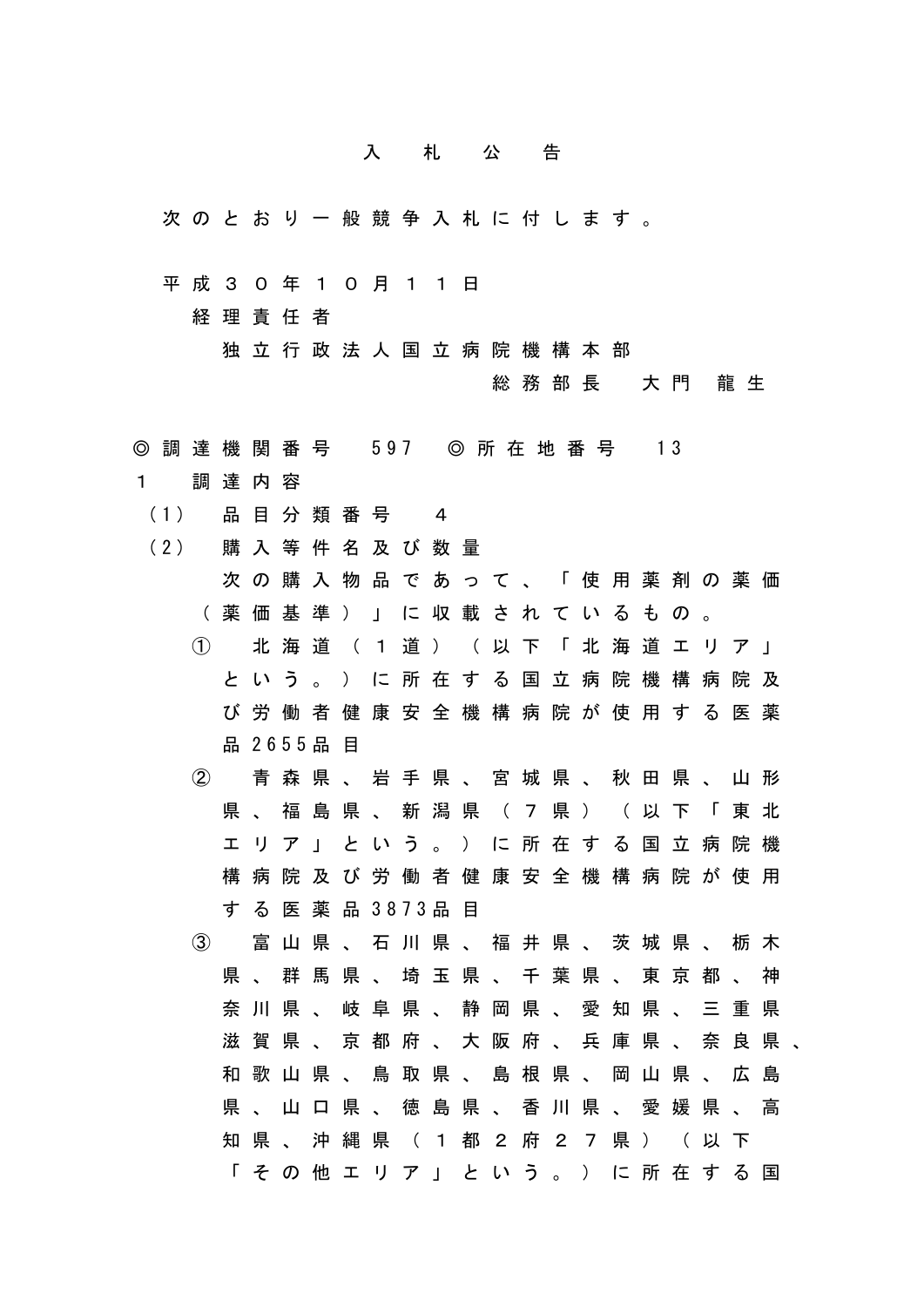立 病 院 機 構 病 院 、 国 立 高 度 専 門 医 療 研 究 セ ン タ ー 及 び 労 働 者 健 康 安 全 機 構 病 院 が 使 用 す る 医 薬 品 6 7 8 8 品 目 ④ 山 梨 県 、 長 野 県 ( 2 県 ) ( 以 下 「 山 梨 長 野 エ リ ア 」 と い う 。 ) に 所 在 す る 国 立 病 院 機 構 病 院 が 使 用 す る 医 薬 品 1 9 4 0 品 目 ⑤ 福 岡 県 、 佐 賀 県 、 長 崎 県 、 熊 本 県 、 大 分 県 、 宮 崎 県 、 鹿 児 島 県 ( 7 県 ) ( 以 下 「 九 州 エ リ ア 」 と い う 。 ) に 所 在 す る 国 立 病 院 機 構 病 院 及 び 労 働 者 健 康 安 全 機 構 病 院 が 使 用 す る 医 薬 品 3 9 7 7 品 目

品 目 及 び 購 入 予 定 数 量 は 、 入 札 説 明 書 に よ る 。 ( 3 ) 納 入 期 間

自 平 成 3 1 年 2 月 1 日

至 平 成 3 1 年 9 月 3 0 日

- ( 4 ) 納 入 場 所 独 立 行 政 法 人 国 立 病 院 機 構 北 海 道 が ん セ ン タ ー ほ か 179 病 院
- ( 5 ) 入 札 方 法
	- ① ( 2 ) で 示 す 医 薬 品 を 区 分 ご と に 取 り ま と め た も の ( 以 下 「 医 薬 品 群 」 と い う 。 ) を 入 札 エ リ ア ご と に そ れ ぞ れ 入 札 に 付 す る 。 ② 入 札 金 額 に つ い て は 、 納 入 に 要 す る 一 切 の 費 用 を 織 り 込 ん だ 上 で 医 薬 品 群 ご と に そ れ ぞ れ の 医 薬 品 目 の 単 価 を 記 載 す る こ と 。 ③ 入 札 単 価 に つ い て は 、 消 費 税 に 係 る 課 税 事 業 者 で あ る か 免 税 事 業 者 で あ る か を 問 わ ず 、 見 積 も っ た 契 約 金 額 の 1 0 8 分 の 1 0 0 に 相 当 す る 金 額 を 記 載 す る こ と 。 ④ 落 札 者 の 決 定 に つ い て は 、 ② の 単 価 に 当 該 金 額 の 8 パ ー セ ン ト に 相 当 す る 額 を 加 算 し た 金 額 に 当 機 構 が 提 示 す る 品 目 ご と の 予

定 数 量 を 乗 じ て 算 出 し た 額 の 医 薬 品 群 ご と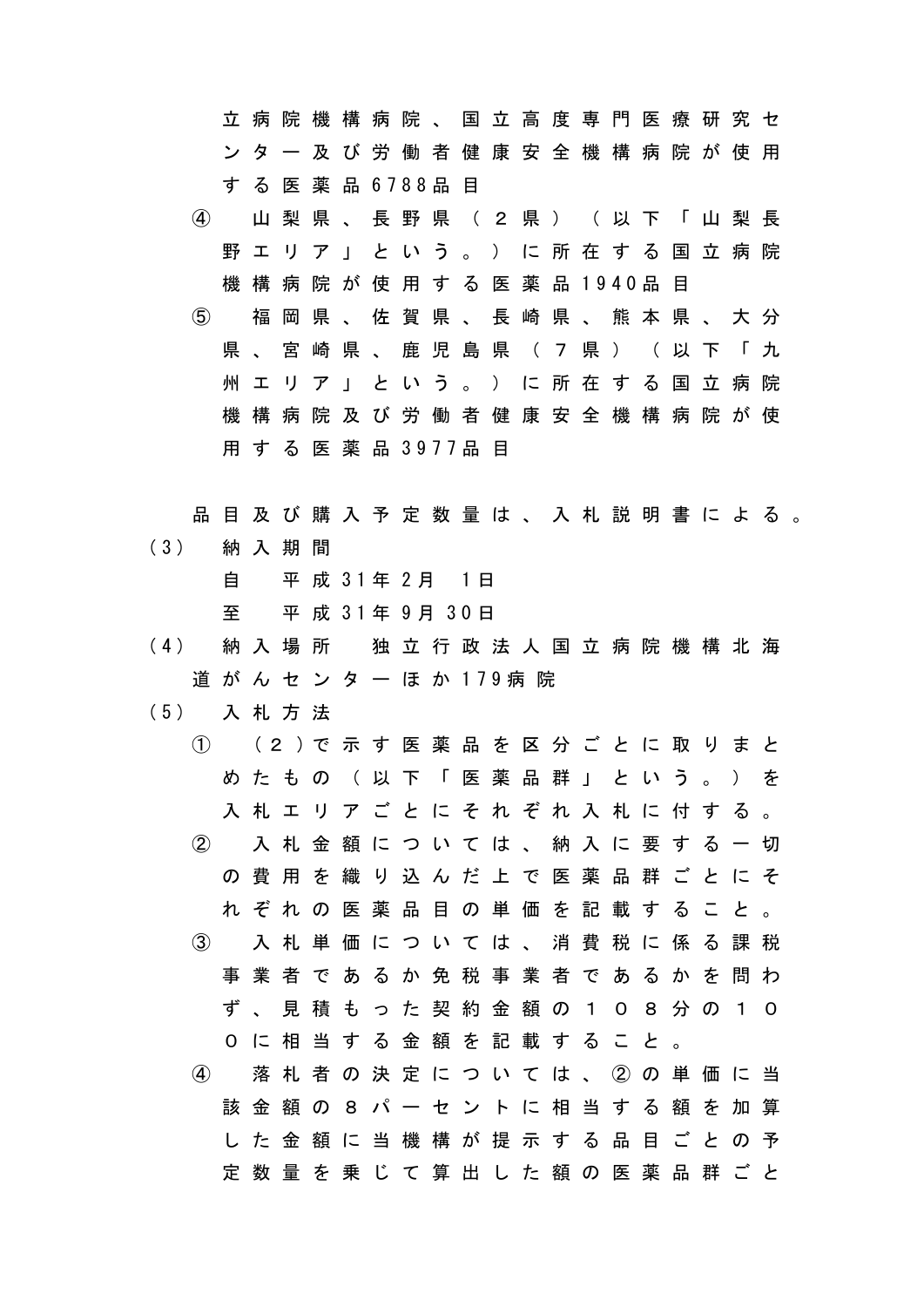の 総 価 ( 当 該 金 額 に 1 円 未 満 の 端 数 が あ る と き は 、 そ の 端 数 金 額 を 切 り 捨 て る も の と す る 。 ) を も っ て 評 価 す る の で 、 入 札 者 は 、 消 費 税 に 係 る 課 税 事 業 者 で あ る か 免 税 事 業 者 で あ る か を 問 わ ず 、 見 積 も り 金 額 入 札 書 に 総 価 ( 8 パ ー セ ン ト に 相 当 す る 額 を 加 算 し た 金 額 ) を 記 載 す る こ と 。

- ( 6 ) そ の 他 独 立 行 政 法 人 国 立 病 院 機 構 契 約 事 務 取 扱 細 則 (以 下 、 「 契 約 細 則 」 と い う 。 ) 第 2 2 条 の 規 定 に 基 づ き 単 価 契 約 と す る 。
- 2 競 争 参 加 資 格
	- ( 1 ) 契 約 細 則 第 5 条 の 規 定 に 該 当 し な い 者 で あ る こ と 。 な お 、 未 成 年 者 、 被 保 佐 人 又 は 被 補 助 人 で あ っ て も 、 契 約 締 結 の た め に 必 要 な 同 意 を 得 て い る も の は 、 同 条 中 、 特 別 の 理 由 が あ る 場 合 に 該 当 す る 。
	- ( 2 ) 契 約 細 則 第 6 条 の 規 定 に 該 当 し な い 者 で あ る こ と 。
	- ( 3 ) 厚 生 労 働 省 競 争 参 加 資 格 ( 全 省 庁 統 一 資 格 ) に お い て 「 物 品 の 販 売 」 の A 、 B 又 は C の 等 級 に 格 付 さ れ 、 北 海 道 エ リ ア に お い て は 北 海 道 地 域 の 競 争 参 加 資 格 を 有 す る 者 、 東 北 エ リ ア に お い て は 、 東 北 地 域 及 び 関 東 ・ 甲 信 越 地 域 の 競 争 参 加 資 格 を 有 す る 者 、 そ の 他 エ リ ア に お い て は 、 関 東 ・ 甲 信 越 地 域 、 東 海 ・ 北 陸 地 域 、 近 畿 地 域 、 中 国 ・ 四 国 地 域 及 び 九 州 ・ 沖 縄 地 域 の 競 争 参 加 資 格 を 有 す る 者 、 山 梨 長 野 エ リ ア に お い て は 、 関 東 ・ 甲 信 越 地 域 の 競 争 参 加 資 格 を 有 す る 者 、 九 州 エ リ ア に お い て は 、 九 州 ・ 沖 縄 地 域 の 競 争 参 加 資 格 を 有 す る 者 で あ る こ と 。 た だ し 、 業 務 提 携 等 の 代 理 店 等 に よ る 対 応 で も 可 と す る 。 な お 、 当 該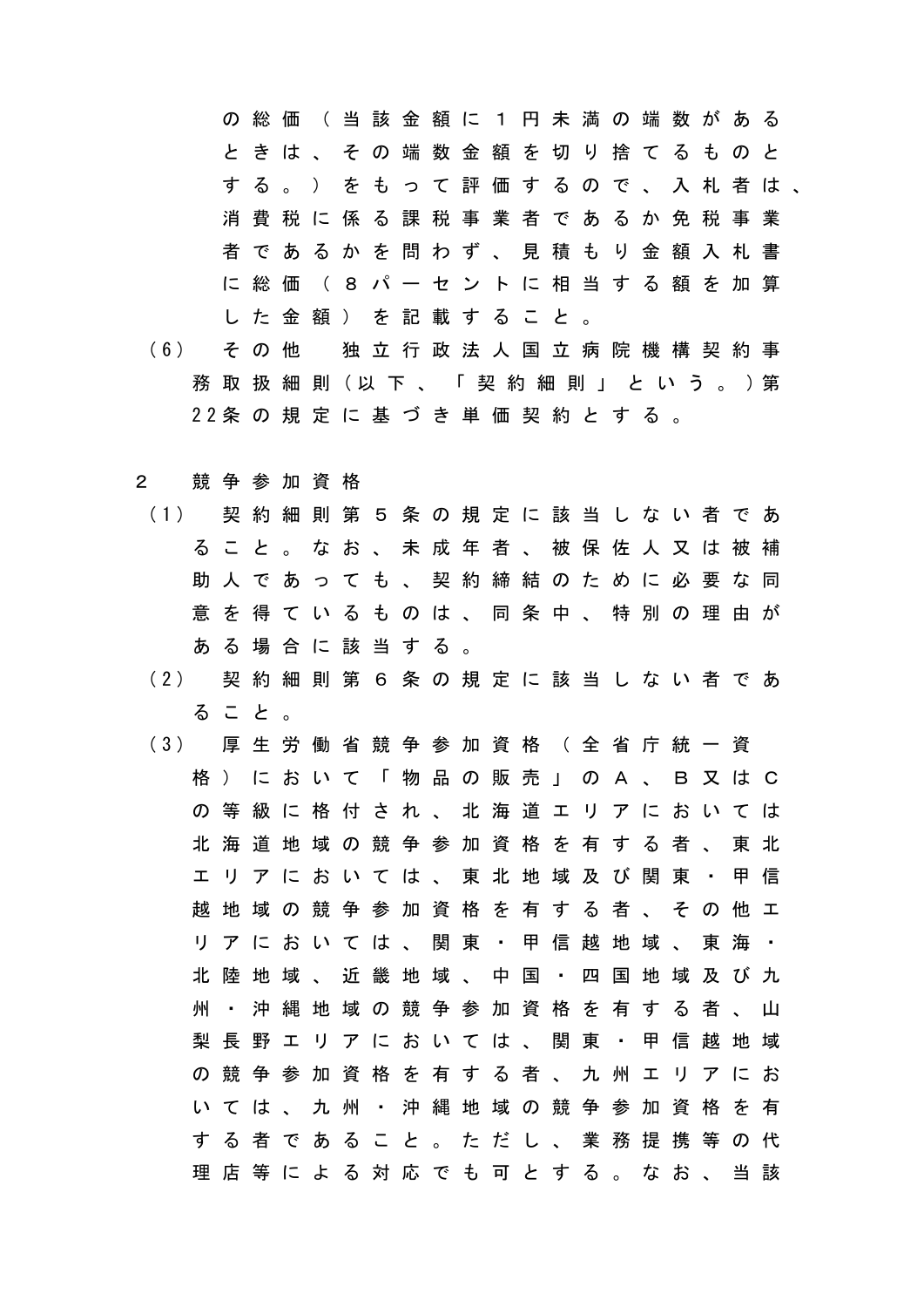競争 参 加 資 格 に つ い て は 、 平 成 29年 3月 31日 付 号 外 政 府 調 達 第 61号 の 官 報 の 競 争 参 加 者 の 資 格 に 関 す る 公 示 の 別 表 に 掲 げ る 申 請 受 付 窓 口 に お い て 随 時 受 け 付 け て い る 。

- ( 4 ) 医 薬 品 、 医 療 機 器 等 の 品 質 、 有 効 性 及 び 安 全 性 の 確 保 等 に 関 す る 法 律 に 基 づ い て 医 薬 品 の 一 般 販 売 業 の 許 可 を 受 け て い る こ と を 証 明 し た 者 で あ る こ と 。
- ( 5 ) 購 入 さ れ る 医 薬 品 を 経 理 責 任 者 が 指 定 す る 日 時 、 場 所 に 十 分 に 納 品 す る こ と が で き る こ と を 証 明 し た 者 で あ る こ と 。
- ( 6 ) 契 約 細 則 第 4 条 の 規 定 に 基 づ き 、 経 理 責 任 者 が 定 め る 資 格 を 有 す る 者 で あ る こ と 。
- ( 7 ) 厚 生 労 働 省 競 争 参 加 資 格 ( 全 省 庁 統 一 資 格 ) に お い て 「 物 品 の 販 売 」 の A 、 B 又 は C の 等 級 に 格 付 け さ れ 、 単 独 で は な く グ ル ー プ 会 社 も 含 め て 、 1 ( 2 ) に 記 載 す る す べ て の エ リ ア に 対 応 す る 競 争 参 加 資 格 を 有 す る 入 札 者 同 士 に よ る ア ラ イ ア ン ス は 認 め な い 。

## 3 入 札 書 の 提 出 場 所 等

- ( 1 ) 入 札 書 の 提 出 場 所 、 契 約 条 項 を 示 す 場 所 、 入 札 説 明 書 の 交 付 場 所 及 び 問 い 合 わ せ 先  $\overline{7}$  152 - 8621
	- 東 京 都 目 黒 区 東 が 丘 2 丁 目 5 番 21号
	- 独 立 行 政 法 人 国 立 病 院 機 構 本 部 企 画 経 営 部 調 達 課 調 達 係 長 西 俊 樹

電話 0 3 - 5 7 1 2 - 5 0 6 5

( 2 ) 入 札 説 明 会 の 日 時 及 び 場 所 等 平 成 30年 11月 1日 13時 15分 独 立 行 政 法 人 国 立 病 院 機 構 本 部 研 修 セ ン タ ー ( 2 F ) 第 2 教室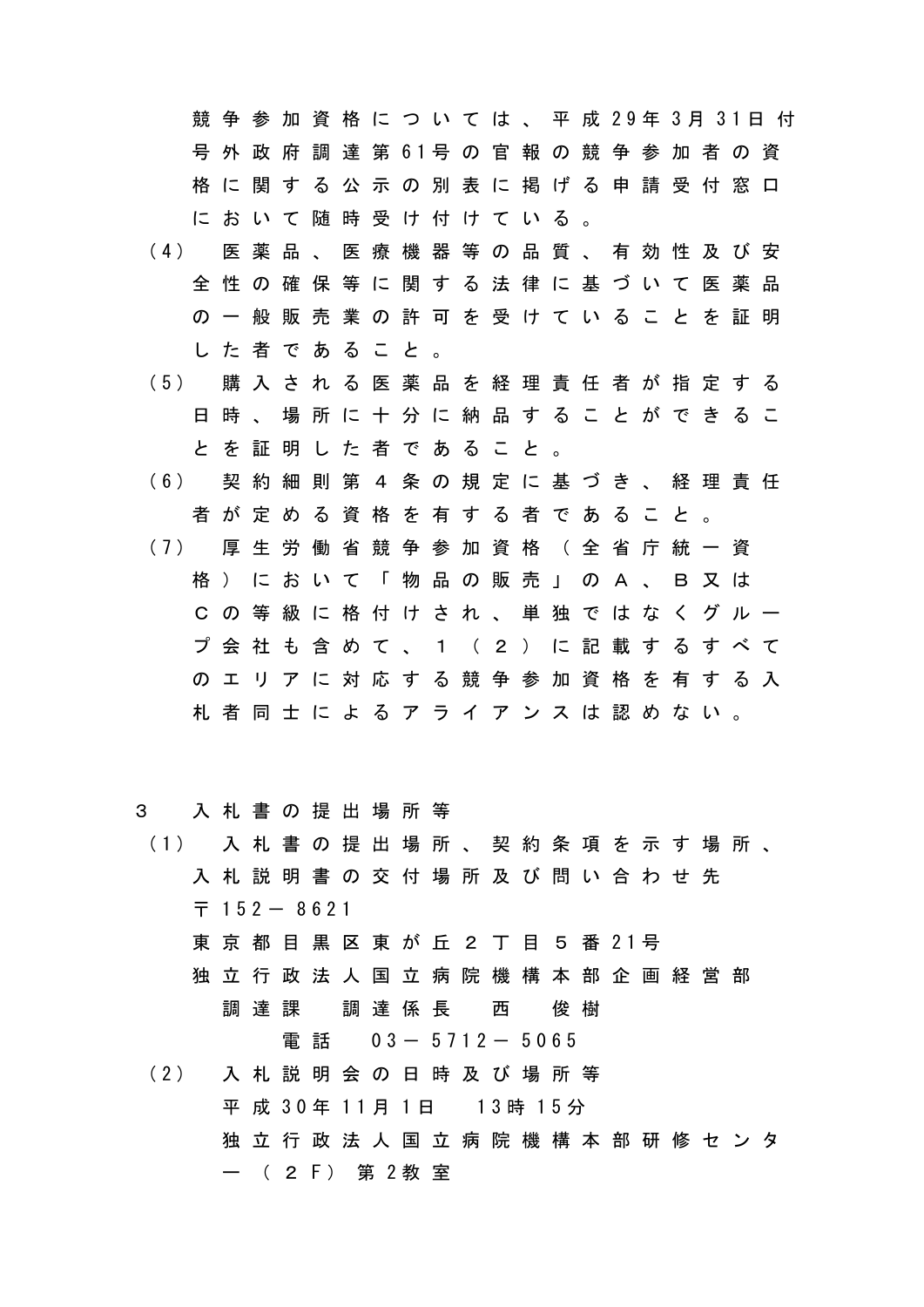( 3 ) 入 札 書 の 受 領 期 限

自 官 報 掲 載 日

至 平 成 30年 12月 5日 13時 00分

- (4) 開札の場所 独 立 行 政 法 人 国 立 病 院 機 構 本 部 ( 3 F ) 会 議 室 3 2
- ( 5 ) 開 札 の 日 時 全 エ リ ア 平 成 30年 12月 6日 13時 15分
- 4 そ の 他
- ( 1 ) 契 約 手 続 に お い て 使 用 す る 言 語 及 び 通 貨 日 本 語 及 び 日 本 国 通 貨 。
- ( 2 ) 入 札 保 証 金 及 び 契 約 保 証 金 免 除

( 3 ) 入 札 者 に 要 求 さ れ る 事 項

こ の 一 般 競 争 に 参 加 を 希 望 す る 者 は 、 封 印 し た 入 札 書 に 2 ( 3 ) か ら ( 5 ) の 証 明 と な る も の を 添 付 し て 入 札 書 の 受 領 期 間 内 ま で に 提 出 し な け れ ば な ら な い 。

な お 、 入 札 者 は 、 開 札 日 の 前 日 ま で の 間 に お い て 、 経 理 責 任 者 か ら 上 記 証 明 と な る も の に つ い て 説 明 を 求 め ら れ た 場 合 は そ れ に 応 じ な け れ ば な ら な い 。

( 4 ) 入 札 の 無 効

本 公 告 に 示 し た 競 争 参 加 資 格 の な い 者 の 提 出 し た 入 札 書 、 入 札 者 に 求 め ら れ る 義 務 を 履 行 し な か っ た 者 の 提 出 し た 入 札 書 は 無 効 と す る 。

(5) 契約書作成の要否 要

( 6 ) 落 札 者 の 決 定 方 法

契 約 細 則 第 2 1 条 の 規 定 に 基 づ い て 作 成 さ れ た 予 定 価 格 ( 総 価 ) の 制 限 の 範 囲 内 で 最 低 の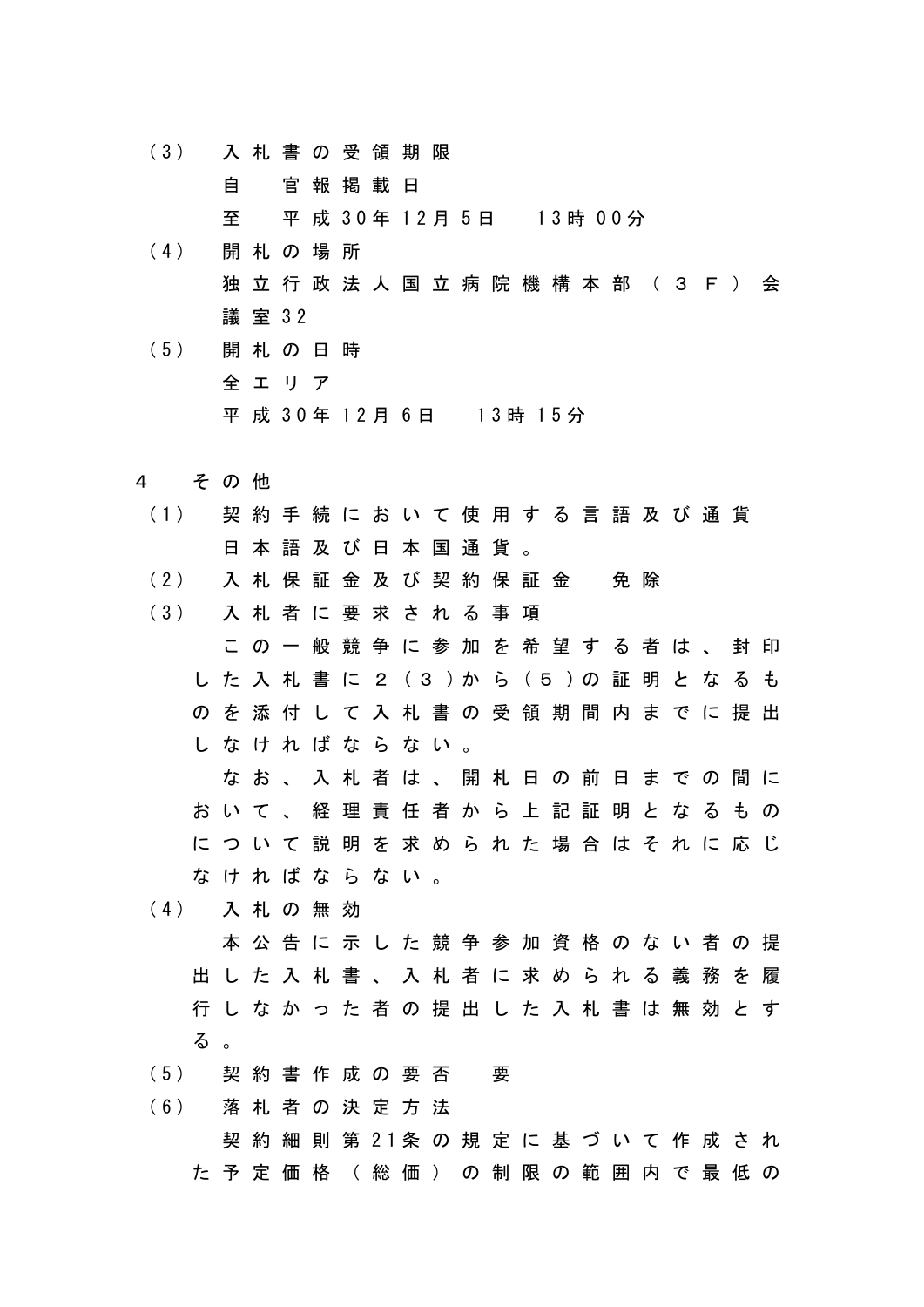価 格 を も っ て 有 効 な 入 札 を 行 っ た 入 札 者 を 落 札 者 と す る 。

( 7 ) 詳 細 は 入 札 説 明 書 に よ る 。

- 5 S u m m a r y
	- (1) Official in charge of disbursement of the procuring entity: Tatsuo Daimon, Dire ctor, General Affairs Department, Nationa l Hospital Organization Headquart-ers
	- (2) Classification of the products to be p r o c u r e d : 4
	- (3) Nature and quantity of the products to be purchased: Medicine Supplies, Hokkai do area 2,655 items, Tohoku area 3,873 items, The other area 6, 778 items, Yama-n ashi-Nagano area 1,940 items, Kyushu area 3 , 9 7 7 i t e m s .
	- (4) Delivery period: From February 1, 2019 to September 30, 2 0 1 9
	- (5) Delivery place: National Hospital Organization Hokkaido Cancer Center and others 179 hospitals
	- (6) Qualification for participating in the tendering procedures: Suppliers eligible for participating in the proposed tender are those who shall:
		- $\bigcirc$  not come under Article 5 of the Regulation concerning Contract for National Hospital Organization (NHO). Furthermore, minors, Person under Conservatorship or Person under Assistance that obtained the consent necessary for concluding a